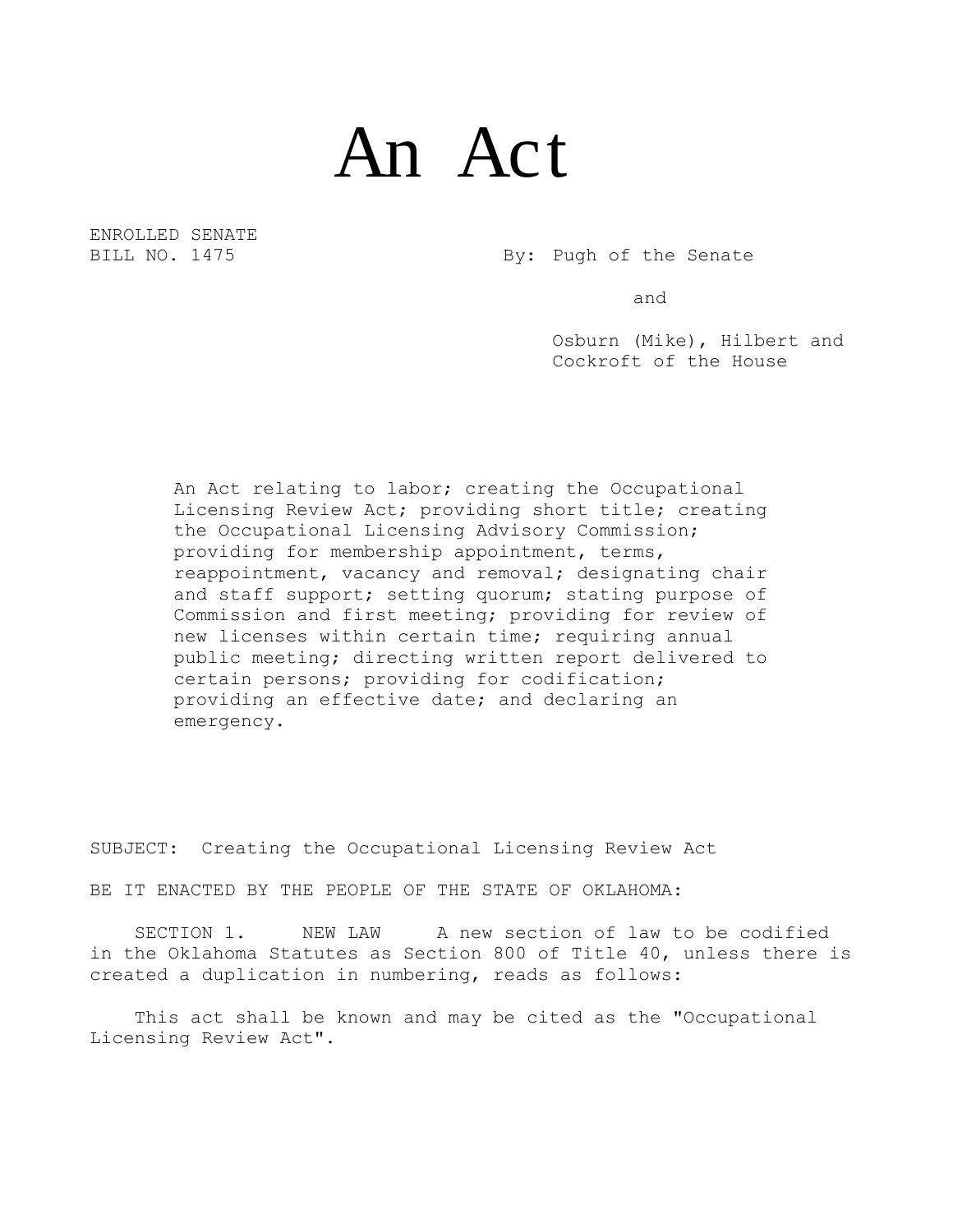SECTION 2. NEW LAW A new section of law to be codified in the Oklahoma Statutes as Section 800.1 of Title 40, unless there is created a duplication in numbering, reads as follows:

There is hereby created the Occupational Licensing Advisory Commission.

The Commission shall consist of twelve (12) members to be appointed and serve as follows:

1. The Commissioner of Labor shall serve coterminous with his or her office;

2. Two members of the House of Representatives shall be appointed by the Majority Leader of the House of Representatives. Each member shall serve an initial term of three (3) years;

3. One member of the House of Representatives shall be appointed by the Minority Leader of the House of Representatives, who shall serve an initial term of two (2) years;

4. Two members of the Senate shall be appointed by the Majority Leader of the Senate. Each member shall serve an initial term of three (3) years;

5. One member of the Senate shall be appointed by the Minority Leader of the Senate, who shall serve an initial term of two (2) years;

6. The Chief Information Officer of the Office of Management and Enterprise Services shall serve coterminous with his or her position;

7. Three members shall be appointed by the Governor, who shall represent an occupation or profession licensed in the state, and who shall each serve an initial term of one year. One appointee shall be a member of the medical community, which may include but is not limited to a licensed physician, pharmacist or psychologist. One appointee shall be a member of a trade profession, which may include but is not limited to a licensed alarm or locksmith professional or electrician. One appointee shall be a member of the business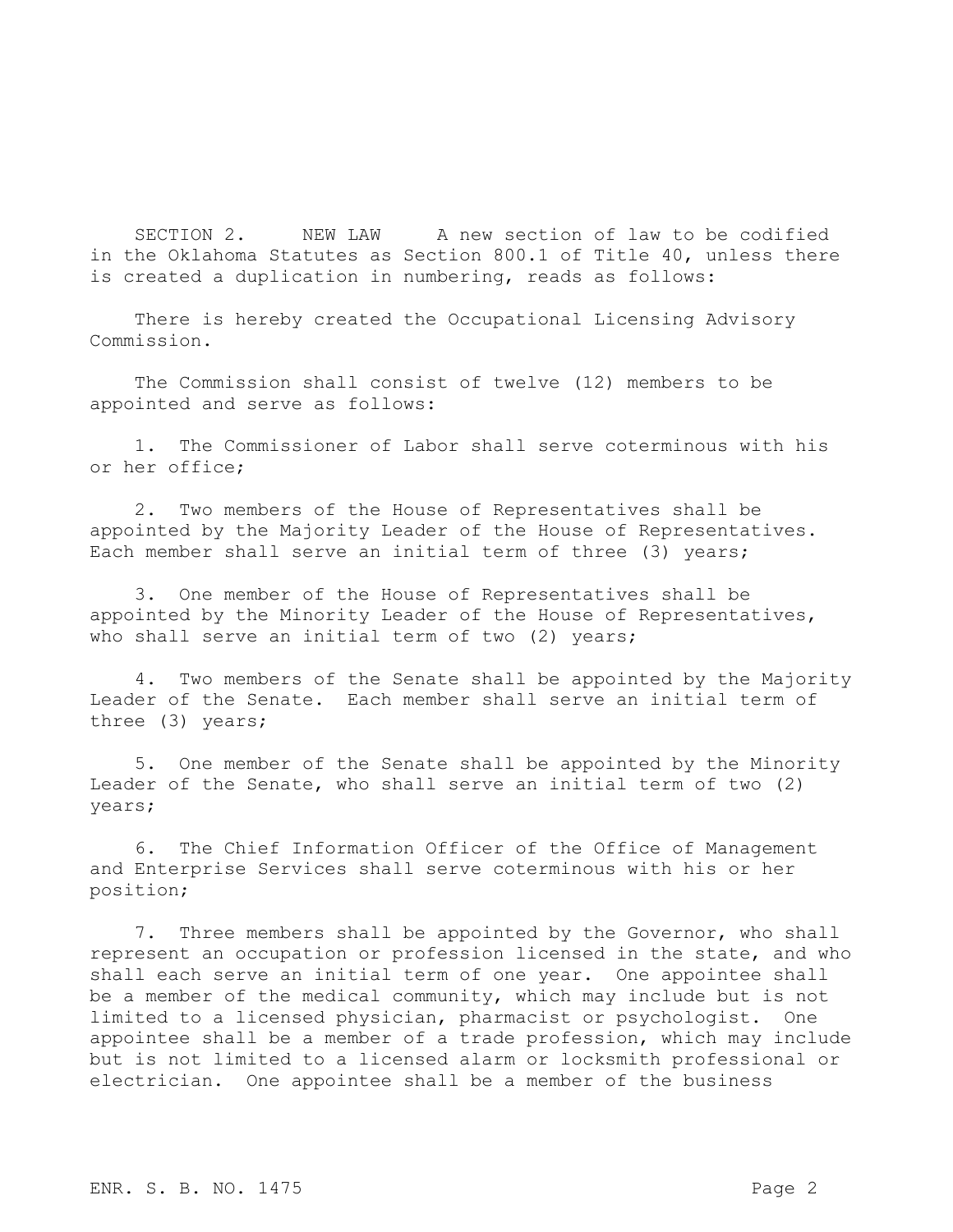community, which may include but is not limited to a licensed public accountant or member of the real estate industry; and

8. One member shall be appointed by the Governor who shall represent a not-for-profit organization that advocates for lowincome persons or disadvantaged persons and who shall serve an initial term of one year.

The Commission shall be subject to the Oklahoma Open Meeting Act and the Oklahoma Open Records Act.

During membership on the Commission, no appointed member shall serve on any board, agency, committee or commission that regulates or governs the occupation or profession such member is appointed to represent.

Members shall serve staggered three-year terms, except for the initial term of office. Upon the expiration of a member's term of office, such member may be reappointed. No member shall serve more than two consecutive full three-year terms. Any member vacancy shall be filled in the same manner by the appointing authority for the unexpired term. A member may be removed by either the appointing authority or a majority of the Commission members for failure to attend meetings or for cause.

The Commissioner of Labor, or his or her designee, shall chair each meeting. The Department of Labor shall provide staff and administrative support to the Commission.

Seven members shall constitute a quorum for purposes of conducting the business of the Commission. Meetings shall be called by the chair and may be held by electronic media or in any location deemed appropriate by the chair.

The purpose of the Commission is to conduct a review of each occupational or professional licensing act in this state not less than once every four (4) years and make recommendations to the Legislature. The first meeting of the Commission shall be held before September 30, 2018, to develop a four-year schedule showing when each licensing act will be reviewed. Any new licensing act or new category of license enacted by the Legislature for regulation by an existing licensing board, agency or commission shall be added to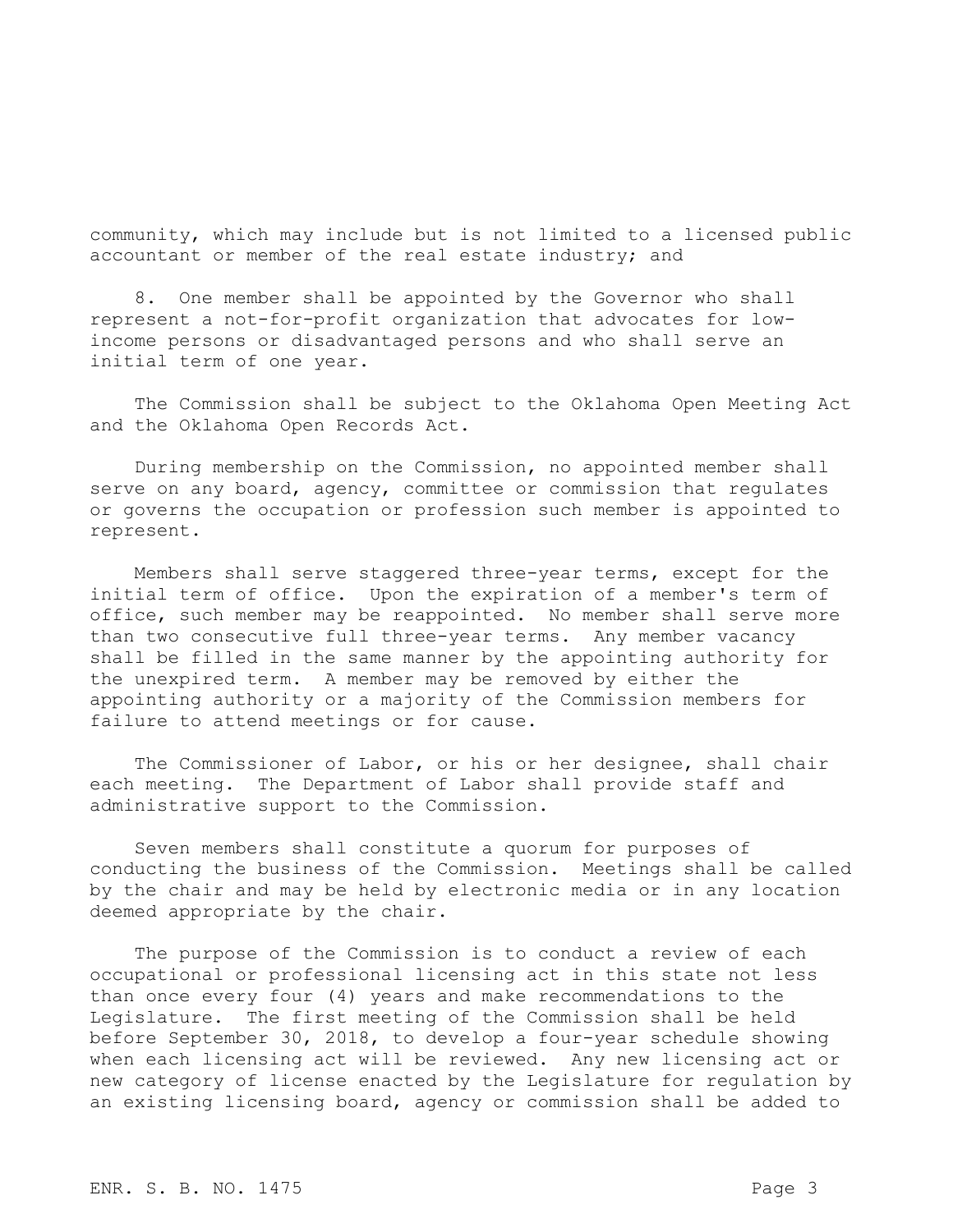the four-year schedule and shall be initially reviewed within ninety (90) days of enactment.

Annually the Commission shall hold at least one public meeting to present its findings on any occupational or professional license it has reviewed. At the public meeting, the Commission shall allow public comments, make recommendations, and may vote whether to recommend to the Legislature that such license be maintained, modified, or repealed. The results of any public meeting held for the purpose of making legislative recommendations shall be provided in a written report to the Governor, President Pro Tempore of the Senate, and the Speaker of the House of Representatives prior to the legislative deadline set for requesting legislation for the upcoming legislative session. The report shall be made available on the Department of Labor's website for public inspection.

SECTION 3. This act shall become effective July 1, 2018.

SECTION 4. It being immediately necessary for the preservation of the public peace, health or safety, an emergency is hereby declared to exist, by reason whereof this resolution shall take effect and be in full force from and after its passage and approval.